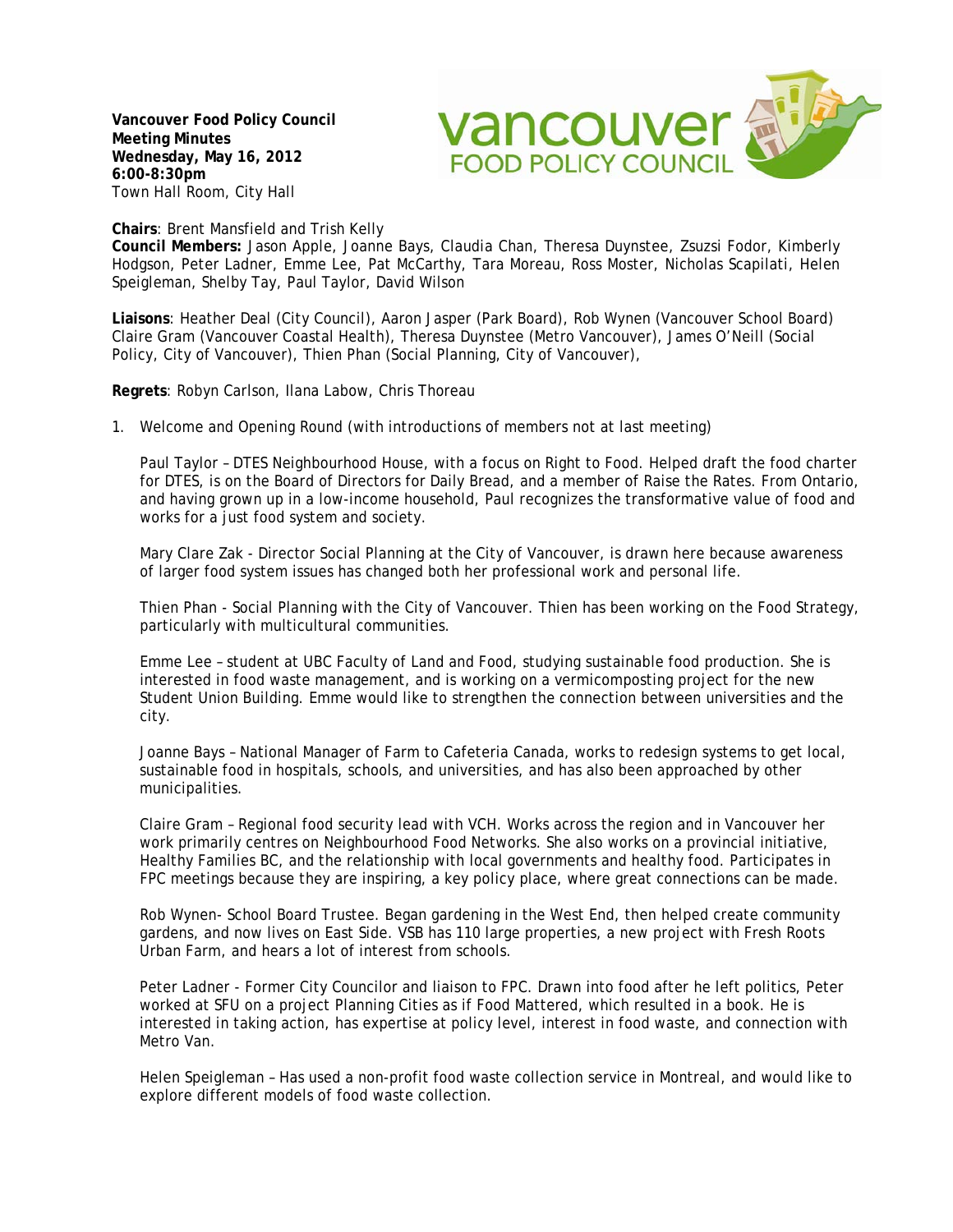David Wilson – As Produce Operations Manager for Choices Markets in BC, David has seen food gain importance exponentially.

Aaron Japer – Park Board liaison. Began growing food in the west end and saw resistance to a community garden in Nelson Park. He has witnessed a culture shift at the Park Board, and now looks for opportunities to apply FPC work to Park Board work. Aaron will bring a motion to the Park Board that it create a Local Food Assets Task Force, comprised of representatives from various sectors. Emails and letters of support welcome, as well as speakers. Aaron will send details to Brent for circulation.

Theresa - Agrologist with Metro Van, Agriculture and Policy planning program, and co-author of Regional Food Strategy. Theresa is interested in how Metro Van can get involved with, support, and advocate for food projects. Trained in soil science, Theresa is also a horticulturalist.

27 guests were present.

- 2. Motion to Accept Agenda and Minutes Both the Agenda and Minutes are circulated and posted before meetings. Paper copies will no longer be distributed at meetings. Motion to Accept Agenda and Minutes – moved by Nick, seconded by Joanne, carried unanimously.
- 3. Food Strategy Presentation James O'Neill and Thien Phan James and Thien presented the overall goals of the food strategy for general discussion. This will be followed by a more focused discussion of the key actions in the next month.
	- 1 Context the food system is under pressure at many levels (global, national, local). Food brings social (builds community), environmental (reduce  $CO<sub>2</sub>$  emissions), and economic (sales and revenue of farmers markets, contribution to economy) components together. Goals and targets – to increase the number of community garden plots, urban farms, orchards, farmers markets, pocket markets, community kitchens, and community composting sites by 2020. Integration – now discrete food policies and broader sustainability policies exist, and there is a need for coordination between them. City policies over the past decade allow creation of a food strategy.
	- 2 What it will do provide road map for action, create an integrated policy framework, identify gaps and prioritize actions, provide input to neighbourhood planning processes.
	- 3 Consultation Two rounds of internal (City) and external (community groups and key stakeholders) consultations have taken place since spring 2011. Stakeholder engagement on specific actions using multiple formats will continue until summer 2012. Input to date has highlighted the following priorities: supporting innovation, improving access, expanding urban agricultural priorities and opportunities, ensuring broader participation, and providing neighbourhood level opportunities and involvement.
	- 4 Components of Food Strategy: Vision and principles (come from the food charter). The food strategy will consist of five goals 1) Support food-friendly neighbourhoods, 2) Empower residents to take action, 3) Use food to create a healthy and equitable city, 4) Make food a centerpiece of Vancouver's green economy, 5) Advocate for just and sustainable food system with partners and all levels of government. It will also contain a framework for decision-making and actions, with 24 action areas encompassing 60+ actions.
	- 5 Next steps internal consultations happening now, key stakeholder consultations will take place in summer, corporate management team summer, will go to City Council in fall.